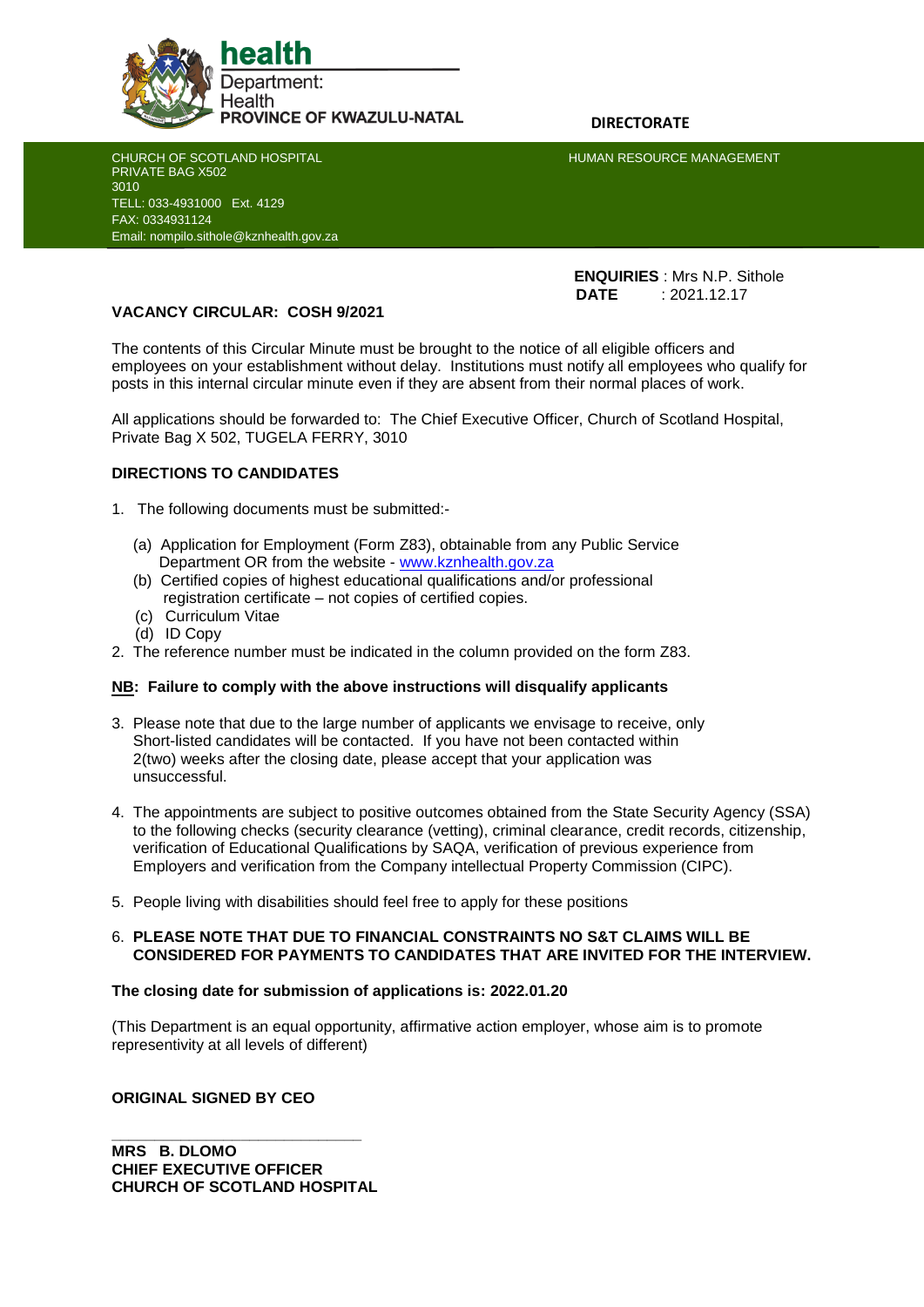| <b>POST</b>         | : PROFESSIONAL NURSE SPECIALTY (OPHTHALMIC NURSE)                         |
|---------------------|---------------------------------------------------------------------------|
| <b>CENTRE</b>       | : CHURCH OF SCOTLAND HOSPITAL                                             |
| <b>REF NO</b>       | $\therefore$ COSH 21/2021                                                 |
| <b>RENUMERATION</b> | : R383226.00 p.a                                                          |
|                     | OTHER BENEFITS : 13th CHEQUE, MEDICAL AID (OPTIONAL), 12% RURAL ALLOWANCE |
|                     | HOUSING ALLOWANCE (EMPLOYEE MUST MEET PRESCRIBED                          |
|                     | <b>REQUIREMENTS)</b>                                                      |

# **MINIMUM REQUIREMENTS FOR THE POST:**

- Degree / Diploma in Nursing or equivalent qualification that allows registration with SANC as a professional Nurse and Midwifery.
- Current registration with SANC as an Opthalmic nurse.
- A minimum of **4** years appropriate recognizable experience in nursing after registration as a professional nurse.
- One year post basic qualification in ophthalmic nursing
- Current SANC receipts (2022)
- Proof of previous and current employment experience endorsed by Human Resource office to be attached.

# **RECOMMENDATIONS**

- Computer Literacy
- Drivers Licence

# **KNOWLEDGE, SKILLS AND COMPETENCIES:**

- Knowledge of South African Nursing Council (SANC) rules and regulations
- Decision making and problem solving skills
- Conflict Management and negotiation skills
- Skills in organizing ,planning and supervising
- Leadership, organizational, decision making and problem solving skills
- Knowledge of Public Service Policies, Acts and Regulation
- Knowledge of Batho Pele and Patient's Right Charter

# **KEY PERFORMANCE AREAS:**

- To perform clinical nursing practice in accordance in accordance with the scope of practice and nursing standards for a primary health care sitting.
- Supervision of cataract case finding ,cataract surgery marketing and rapid assessment of cataract surgical coverage in the community
- Assessment ,diagnosis, treatment and follow on eye conditions that are manageable by the Opthalmic nurse
- Diagnosis and referral of other specified eye conditions
- Supervision of the screening of school children, chronic patients including diabetics
- Prescribing and dispensing of glasses
- Performing fast queue for chronic patients
- Provision of in service training to staff at the hospital and clinics
- Provision of a preparation of patient for surgical, assisting the surgeon in the operating room and post –operative care
- Administration of the eye services e.g, scheduling clinic visits completion of stats, stock control ,budget preparation etc.
- Establishment and maintenance of support groups
- Collaborating with relevant authorities e.g community leaders , religious leaders traditional healers, school heads etc.

# **ENQUIRIES : MRS S.Z. MABASO : TEL NO: 033 4931000 EXT. 4014**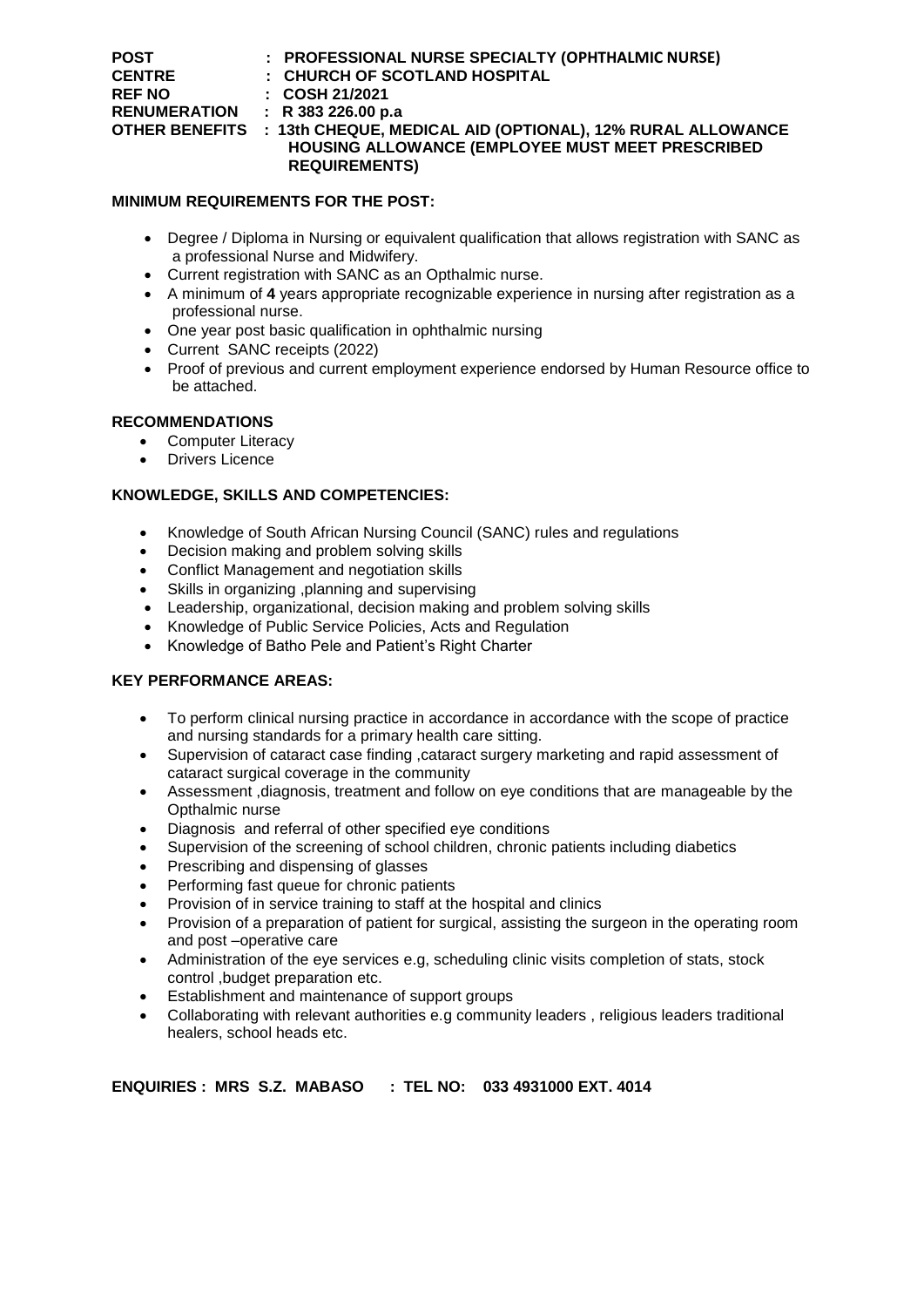| <b>POST</b>          | : PROFESSIONAL NURSE SPECIALTY (OPD, TRAUMA & RESUSCITATION)                               |
|----------------------|--------------------------------------------------------------------------------------------|
| <b>NO. OF POSTS</b>  | $:$ ONE (1)                                                                                |
| <b>CENTRE</b>        | : COSH, OPD, TRAUMA AND RESUSCITATION                                                      |
| <b>REFERENCE NO.</b> | $:$ COSH 22/2021                                                                           |
| <b>SALARY</b>        | $:$ R383 226.00 PER ANNUM                                                                  |
|                      | OTHER BENEFITS: 13TH CHEQUE, PLUS 12% RURAL ALLOWANCE                                      |
|                      | MEDICAL AID (optional) ; HOUSING ALLOWANCE (employee must meet<br>prescribed requirements) |

### **MINIMUM REQUIREMENTS :**

- Degree /Diploma in General Nursing and Midwifery
- Proof of current registration with the SANC (2022) or proof of payment obtainable at HR
- Grade 12 certificate
- Minimum of 4 years appropriate/ recognizable experience in nursing after registration as Professional Nurse with SANC in General Nursing & Midwifery plus 1 year post basic diploma in Trauma and Emergency Nursing Science/ Medical and Surgical Nursing Science (Emergency Nursing) / Medical and Surgical Nursing Science (Critical Care Nursing)
- **Certificate of service which is endorsed and stamped by Human Resources office**

# **KNOWLEDGE, SKILLS AND COMPETENCIES REQUIRED**

- Knowledge of nursing care process and procedures, nursing statutes and other relevant legal framework.
- .In-depth knowledge on procedures and guidelines related to trauma and emergency nursing care
- Ability to deal with patients professionally
- Demonstrate advanced resuscitation skills
- Good communication skills (verbal and non-verbal)
- Ability to work within multi-disciplinary team and have problem solving skills
- Analytic thinking and decision making skills
- Ability to formulate patient care related policies
- Co-ordination, organizing and planning skills
- Good insight of procedures and policies pertaining nursing care

# **KEY PERFORMANCE AREAS:**

- Provide nursing care that leads to improved service delivery by maintaining client satisfaction.
- Maintain standards, resources and systems required through utilization and development of efficient service
- Display a concern for patients, promoting and advocating proper treatment and care
- Ensure good nursing care that is cost effective, equitable and efficient
- Supervise junior staff, assist with compiling and updating of procedural guidelines
- Identity areas of improvement, problems etc and assist the OM in the formulation of QIPs..
- Triage and manage medical and surgical emergencies effectively
- Assist in record keeping and provide accurate statistical information.
- Be well versed with disaster management procedure
- Display competency in resuscitation and actively be involved in in-service education
- Be cognizant of measures to prevent clinical risks and
- Ensure proper utilization of resources.
- Maintain professional growth/ethical standards and self-development
- Assist in compiling and updating of procedural guidelines
- Ensure that the patient's needs are taken into account
- To execute duties and functions with proficiency within the provided prescripts and applicable legislation.
- Provide safe and therapeutic environment that allows for practice of safe nursing
- Render professional assistance to medical and other related professionals.
- To render quality and holistic patients care
- Adherence to Batho Pele Principles including patient's rights charter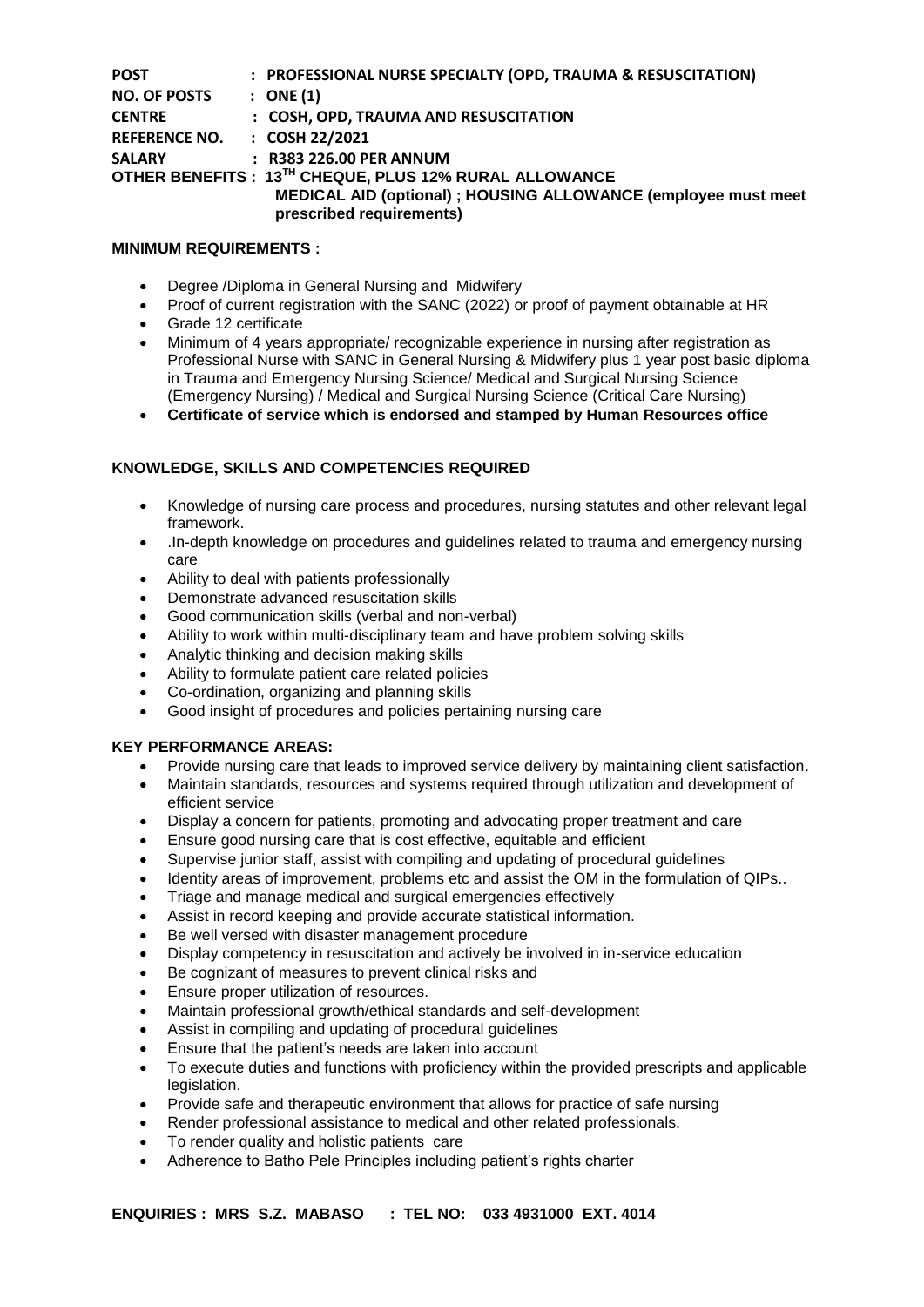| <b>JOB TITLE</b>  | : OPERATIONAL MANAGER- GENERAL (NIGHT RELIEF)               |
|-------------------|-------------------------------------------------------------|
| NO. OF POST(S)    | : 01                                                        |
| <b>CENTRE</b>     | : CHURCH OF SCOTLAND HOSPITAL                               |
| <b>REFERENCE</b>  | : COSH 23/2021                                              |
| <b>SALARY</b>     | : R444 276.00 PER ANNUM                                     |
| <b>ALLOWANCES</b> | : 12% RURAL ALLOWANCE, 13TH CHEQUE, MEDICAL AID (OPTIONAL), |
|                   | HOUSING ALLOWANCE (EMPLOYEE MUST MEET PRESCRIBED            |
|                   | <b>REQUIREMENTS)</b>                                        |

# **MINIMUM REQUIREMENTS**

- Senior Certificate
- Basic R425 qualification (i.e. diploma /degree in nursing) or equivalent qualification that allows registration with the SANC as a Professional Nurse(obtainable from College/University)
- Registration with SANC as General Nurse and Midwife
- Current South African Nursing Council receipt licence to practice (2022)
- Minimum experience: 7 years appropriate /recognizable experience in Nursing after registration as a Professional Nurse
- Minimum experience of 3 years in a managerial position
- Certificate of service endorsed by HR as proof of experience

### **RECOMMENDATION**

- Diploma /Degree in Nursing Management will be an added advantage
- Proven computer literacy

### **KNOWLEDGE, SKILLS TRAINING AND COMPETENCIES REQUERED**

- Knowledge and insight into nursing processes and procedures $\Box$  Nursing statutes and other relevant Public Service Acts.
- Decision making & problem solving skills
- Interpersonal skills in dealing with conflict management
- Knowledge and implementation of Norms and Standards and Ideal Hospital Realisation and Maintenance Framework
- Good communication skills
- Supervisory and analytical thinking skills.
- Application of the APIER and SMART approach
- Ability to work under pressure
- Willingness to work shifts, night duty, weekends and public holidays including extra hours when need arises.

### **KEY PERFORMANCE AREAS**

- Ensure the provision of quality patient care in an efficient and cost effective manner
- Manage the effective utilization of all resources (human and material) in the unit.
- Ensure effective implementation of infection control and prevention practices by all staff including support service and cleaning staff.
- Supervise implementation of health care delivery policies, procedures, clinical guidelines, protocols, Operational and Strategic Plans aimed at improving service delivery.
- Facilitate and ensure the implementation of Departmental Priorities, Norms and Standards and Ideal Hospital Realisation and Maintenance Framework
- Monitor and evaluate the care and management of all patients and ensure the keeping of accurate and complete patients' records.
- Monitor and evaluate staff performance(PMDS)
- Ensure effective data management & Conduct clinical audits
- Ensure ethics and professionalism is maintained.
- Demonstrate effective communication with staff, patients, colleagues, and clinicians(multidisciplinary team)
- Exercise control over discipline grievance and all labour related issues
- Monitor waiting times by conducting waiting time surveys
- Management of Patient Safety Incident as per guidelines
- Management of complaints as per guidelines.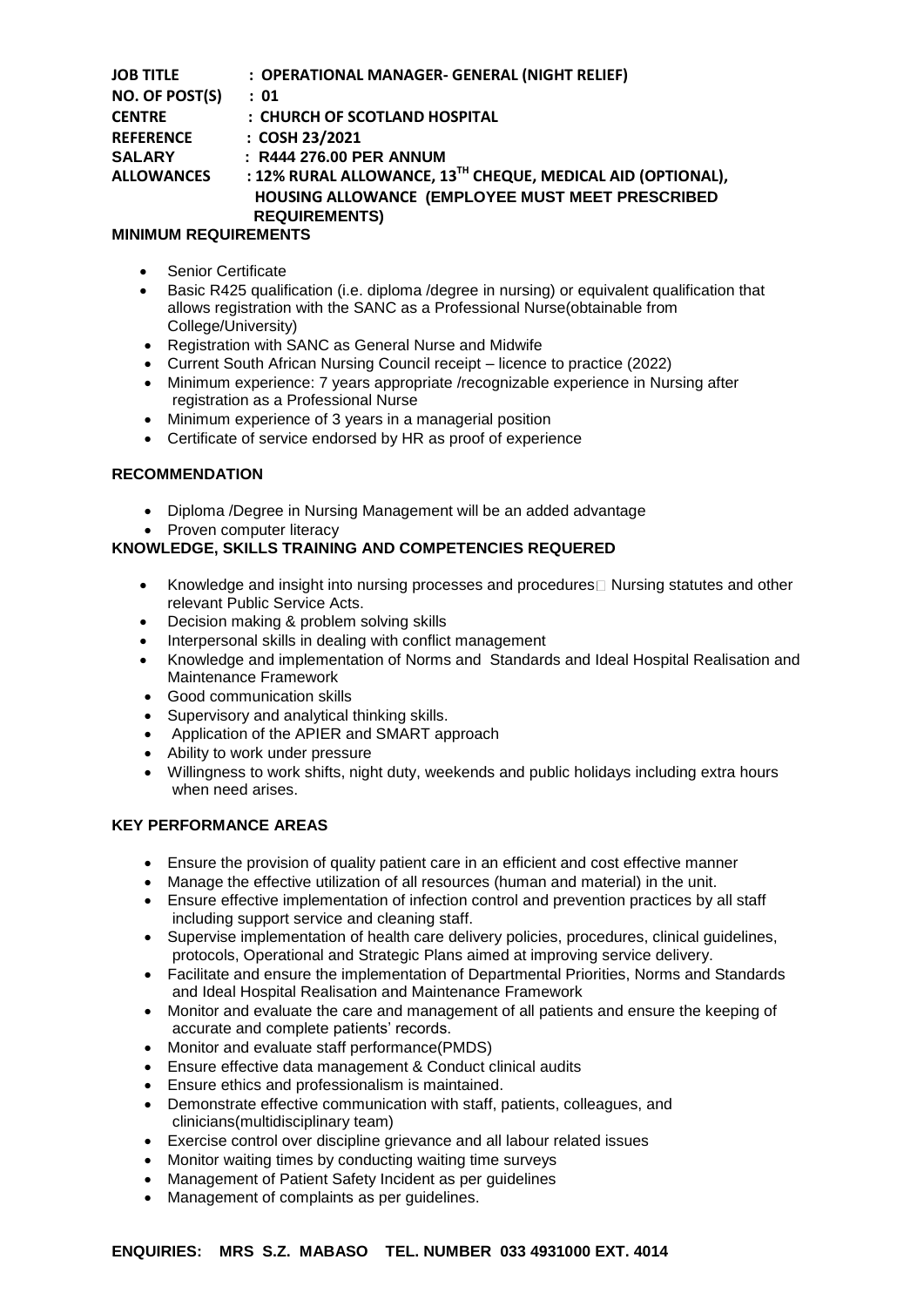| <b>POST</b>   | : OPERATIONAL MANAGER NURSING - PHC                |
|---------------|----------------------------------------------------|
| <b>CENTRE</b> | : CHURCH of SCOTLAND HOSPITAL                      |
| <b>REF NO</b> | $\therefore$ COSH 24/2021                          |
|               | RENUMERATION : R562 800.00 PER ANNUM               |
|               | OTHER BENEFITS: 13th CHEQUE MEDICAL AID (OPTIONAL) |
|               | HOUSING ALLOWANCE (EMPLOYEE MUST MEET PRESCRIBED   |
|               | <b>REQUIREMENTS)</b>                               |

# **REQUIREMENTS FOR THE POST:**

- Grade 12 certificate
- Degree/ Diploma in General Nursing plus 1 year post basic qualification in Clinical Nursing Science, Assessment, Diagnosis, Treatment and Care
- Current registration with SANC as a General Nurse and Midwifery (2022 receipt)
- A minimum of 9 years appropriate/ recognize experience in Nursing after registration as a Professional Nurse with the SANC. Five (5) years of the period referred to above, must be appropriate/recognized experience after obtaining a 1 year post basic qualification in Clinical Nursing Science, Assessment, Diagnosis, Treatment and Care

### **NB**: **Proof of current and previous experience endorsed and stamped by Human Resource (Service certificate must be attached**

### **RECOMMENDATIONS**

- Training certificate on Nurse initiated and management of ART (Nimart)
- Possession of driver's licence code 8 (B) OR 10 (C1)
- Nursing Education Certificate

# **KNOWLEDGE, SKILLS AND COMPETENCIES:**

- Knowledge of Nursing Care processes and procedures, nursing statutes and other relevant legal framework such as Nursing Act, Health Act, Occupational Health and Safety Act, Public Service Regulations. Labour Relations Act, disciplinary code and procedures, grievance procedure etc.
- Knowledge of SANC rules and Regulations and other relevant Legal framework
- Knowledge of Quality Assurance programmes, Batho Pele principles and patient Right charter
- Insight into procedures and policies pertaining to nursing care
- Human Resource Management and basic financial management skills
- Leadership organisational , supervisory and report writing skills
- Good communication , counselling , interpersonal relations, conflict management, decision making and problem solving skills
- Computer skills in basic programmes

# **KEY PERFORMANCE AREAS:**

- Monitor provision of quality and comprehensive health care package,.
- Assist in planning , organizing and monitoring of objectives of the specialized unit
- Manage all resources within the unit effectively and efficiently to ensure optimum service delivery
- Ability to plan and organize own work and that of support personnel to ensure proper nursing care
- Display a concern for patient, promoting and advocating proper treatment and nursing care
- Participate in the analysis and formation of nursing policies and procedures
- Ensure adherence to all policies and procedures in order to prevent litigations..
- Work as part of the multidisciplinary team to ensure good service delivery and care
- Demonstrate effective communication with patients and multidisciplinary team
- Participate in the attainment of Norms and Standard status
- Participate in the analysis and formation of nursing policies and procedures
- Provide direct and indirect supervision of staff in-service
- Demonstrate an understanding of Human Resource and Financial Management Policies and procedures
- Monitor and evaluate the care and management of all patients
- Monitor implementation and performance on indicators on daily, weekly and monthly basis, provide feedback to management, analyse data and draw up quality improvement plan and implementation plan
- Exercise control of discipline and any other Labour Related issues in terms of laid down procedures.

# **ENQUIRIES: MRS S.Z. MABASO TEL. NUMBER 033 4931000 EXT. 4014**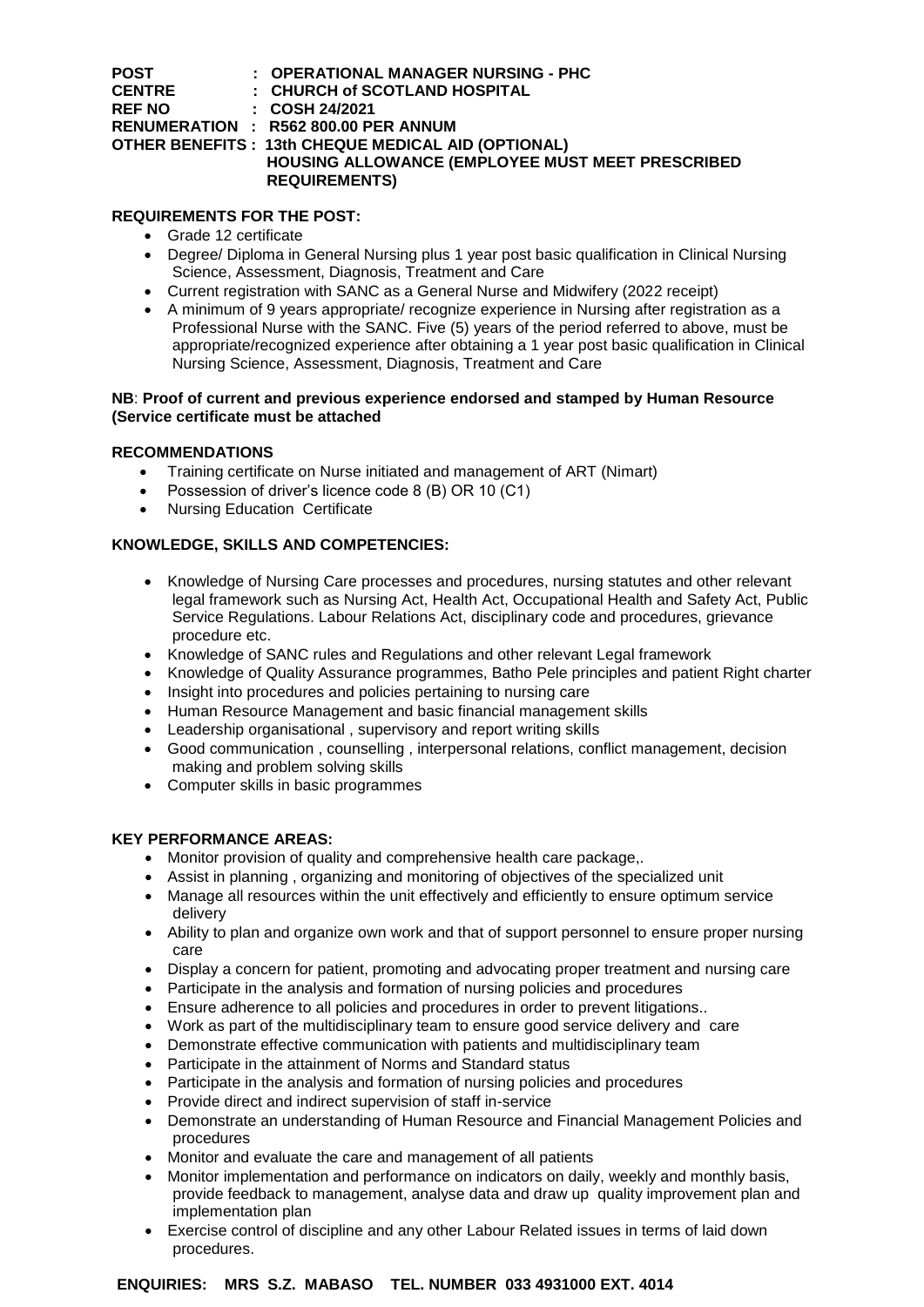### **POST : ASSISTANT MANAGER NURSING SPEC.(THEATRE, CSSD & TRAUMA/CASUALTY SERVICES) CENTRE : CHURCH OF SCOTLAND HOSPITAL REF NO : COSH 25/2021 RENUMERATION :** R **614 991.00 OTHER BENEFITS : 13th CHEQUE MEDICAL AID (OPTIONAL),HOUSING ALLOWANCE (EMPLOYEE MUST MEET PRESCRIBED REQUIREMENTS)**

### **MINIMUM REQUIREMENTS FOR THE POST:**

- Degree / Diploma in Nursing or equivalent qualification that allows registration with SANC as a professional Nurse and Midwifery.
- Current registration with SANC as an Operating Theatre Nurse.
- A minimum of **10** years appropriate recognizable experience in nursing after registration as a professional nurse with SANC..
- Current SANC receipts (2021)
- **At least 6 years of the period referred to above must be appropriate/recognisable experience in the specific specialty after obtaining the 1 year post- basic qualification in the relevant specialty.**
- At least 3 years of the period referred to above must be experience in Management
- Proof of previous and current employment experience endorsed by Human Resource office to be attached.
- Qualification in Nursing Management/Adminstration

### **RECOMMENDATIONS**

- Computer Literacy
- Valid driver's licence Code 8

### **KNOWLEDGE, SKILLS AND COMPETENCIES:**

- Knowledge of South African Nursing Council (SANC) rural and regulations
- Decision making and problem solving skills
- Conflict Management and negotiation skills
- Demonstrate effective communication with patients, supervisors, other health professionals and

Junior colleagues including more complex report writing when required Work as part of a multi-disciplinary team at unit level to ensure good nursing care by nursing team.

- Leadership, organizational, decision making and problem solving skills
- Report writing skills, and time management skills, Good communication, interpersonal relations, counselling and conflict management skills.
- Ability to formulate patient care related policies
- Knowledge of Public Service Policies, Acts and Regulation

### **KEY PERFORMANCE AREAS:**

- Ensure co-ordination of various clinical and support services that functions are performed within a multi-disciplinary approach to allow for total patient care
- Contribute to the development of clinical management guidelines and protocols for management of patients and ensure acceptable level of care within available resources.
- Formulate and monitor operational plan which is online with the strategic plan of the hospital and department.
- Assist in the implementation of priority programmes e.g. Norms and Standards to improve universal health coverage
- Monitor and maintain standards set by accreditation bodies to improve quality of health care
- Formulate programmes and projects and ensure implementation thereof
- Executes function with proficiency within the prescripts of all applicable legislation and support the aims and objectives of the institution
- Evaluate patients care programmes from times and make proposals for improvement that is supported by strong work ethics
- Ensure effective and efficient utilization of all resources allocated
- Ensure implementation and maintenance of clinical competencies and to ensure that scientific principles of nursing processes are maintained.
- Provide expect advices concerning clinical management of patients